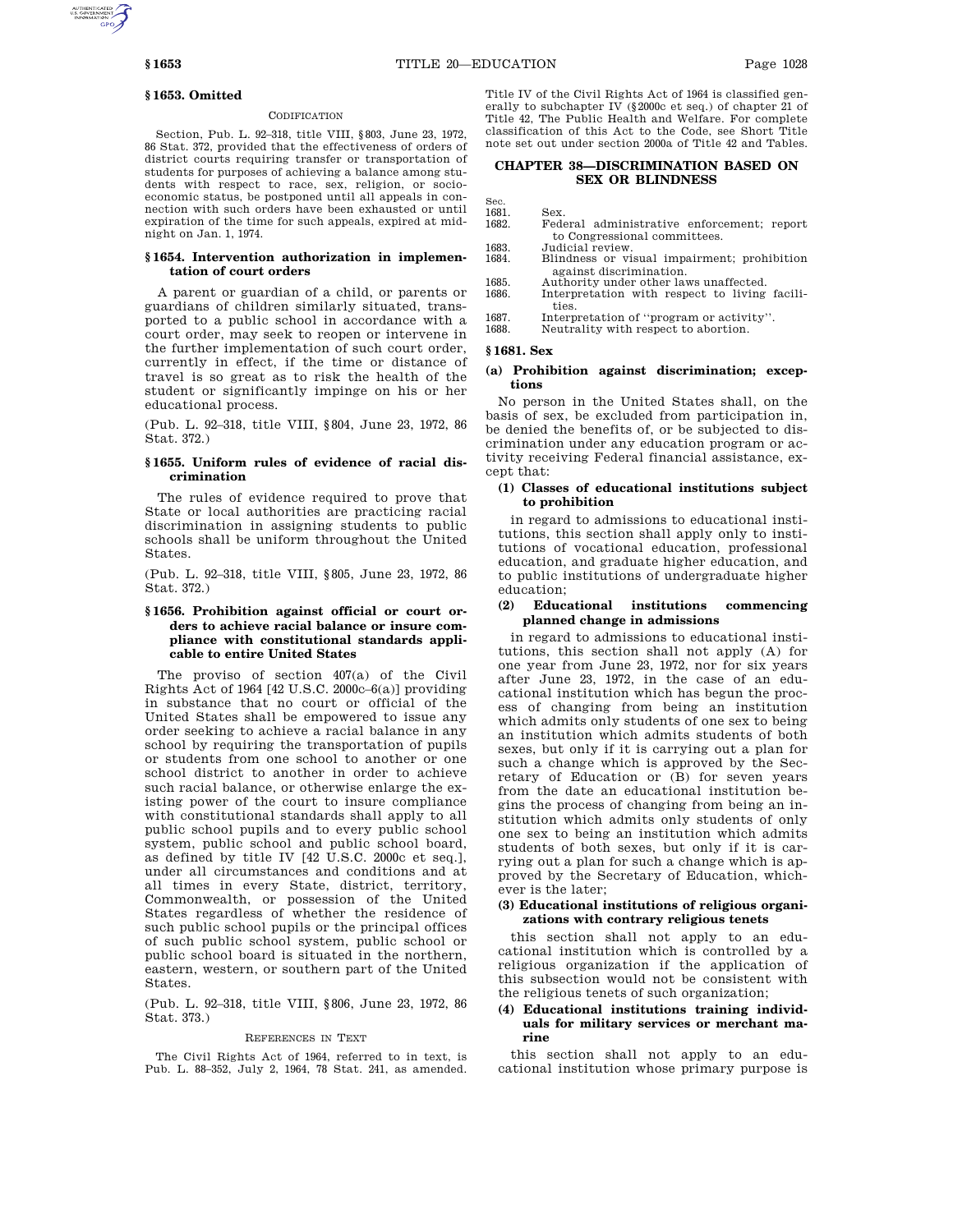the training of individuals for the military services of the United States, or the merchant marine;

## **(5) Public educational institutions with traditional and continuing admissions policy**

in regard to admissions this section shall not apply to any public institution of undergraduate higher education which is an institution that traditionally and continually from its establishment has had a policy of admitting only students of one sex;

# **(6) Social fraternities or sororities; voluntary youth service organizations**

this section shall not apply to membership practices—

(A) of a social fraternity or social sorority which is exempt from taxation under section 501(a) of title 26, the active membership of which consists primarily of students in attendance at an institution of higher education, or

(B) of the Young Men's Christian Association, Young Women's Christian Association, Girl Scouts, Boy Scouts, Camp Fire Girls, and voluntary youth service organizations which are so exempt, the membership of which has traditionally been limited to persons of one sex and principally to persons of less than nineteen years of age;

# **(7) Boy or Girl conferences**

this section shall not apply to—

(A) any program or activity of the American Legion undertaken in connection with the organization or operation of any Boys State conference, Boys Nation conference, Girls State conference, or Girls Nation conference; or

(B) any program or activity of any secondary school or educational institution specifically for—

(i) the promotion of any Boys State conference, Boys Nation conference, Girls State conference, or Girls Nation conference; or

(ii) the selection of students to attend any such conference;

# **(8) Father-son or mother-daughter activities at educational institutions**

this section shall not preclude father-son or mother-daughter activities at an educational institution, but if such activities are provided for students of one sex, opportunities for reasonably comparable activities shall be provided for students of the other sex; and

# **(9) Institution of higher education scholarship awards in ''beauty'' pageants**

this section shall not apply with respect to any scholarship or other financial assistance awarded by an institution of higher education to any individual because such individual has received such award in any pageant in which the attainment of such award is based upon a combination of factors related to the personal appearance, poise, and talent of such individual and in which participation is limited to individuals of one sex only, so long as such pageant is in compliance with other nondiscrimination provisions of Federal law.

# **(b) Preferential or disparate treatment because of imbalance in participation or receipt of Federal benefits; statistical evidence of imbalance**

Nothing contained in subsection (a) of this section shall be interpreted to require any educational institution to grant preferential or disparate treatment to the members of one sex on account of an imbalance which may exist with respect to the total number or percentage of persons of that sex participating in or receiving the benefits of any federally supported program or activity, in comparison with the total number or percentage of persons of that sex in any community, State, section, or other area: *Provided*, That this subsection shall not be construed to prevent the consideration in any hearing or proceeding under this chapter of statistical evidence tending to show that such an imbalance exists with respect to the participation in, or receipt of the benefits of, any such program or activity by the members of one sex.

#### **(c) ''Educational institution'' defined**

For purposes of this chapter an educational institution means any public or private preschool, elementary, or secondary school, or any institution of vocational, professional, or higher education, except that in the case of an educational institution composed of more than one school, college, or department which are administratively separate units, such term means each such school, college, or department.

(Pub. L. 92–318, title IX, §901, June 23, 1972, 86 Stat. 373; Pub. L. 93–568, §3(a), Dec. 31, 1974, 88 Stat. 1862; Pub. L. 94–482, title IV, §412(a), Oct. 12, 1976, 90 Stat. 2234; Pub. L. 96–88, title III, §301(a)(1), title V, §507, Oct. 17, 1979, 93 Stat. 677, 692; Pub. L. 99–514, §2, Oct. 22, 1986, 100 Stat. 2095.)

#### REFERENCES IN TEXT

This chapter, referred to in subsecs. (b) and (c), was in the original ''this title'', meaning title IX of Pub. L. 92–318 which enacted this chapter and amended sections 203 and 213 of Title 29, Labor, and sections 2000c, 2000c–6, 2000c–9, and 2000h–2 of Title 42, The Public Health and Welfare. For complete classification of title IX to the Code, see Short Title note below and Tables.

#### AMENDMENTS

1986—Subsec. (a)(6)(A). Pub. L. 99–514 substituted ''Internal Revenue Code of 1986'' for ''Internal Revenue Code of 1954'', which for purposes of codification was translated as ''title 26'' thus requiring no change in text.

1976—Subsec. (a)(6) to (9). Pub. L. 94–482 substituted ''this'' for ''This'' in par. (6) and added pars. (7) to (9). 1974—Subsec. (a)(6). Pub. L. 93–568 added par. (6).

# EFFECTIVE DATE OF 1976 AMENDMENT

Pub. L. 94–482, title IV, §412(b), Oct. 12, 1976, 90 Stat. 2234, provided that: ''The amendment made by subsection (a) [amending this section] shall take effect upon the date of enactment of this Act [Oct. 12, 1976].''

### EFFECTIVE DATE OF 1974 AMENDMENT

Pub. L. 93–568, §3(b), Dec. 31, 1974, 88 Stat. 1862, provided that: ''The provisions of the amendment made by subsection (a) [amending this section] shall be effective on, and retroactive to, July 1, 1972.''

#### SHORT TITLE OF 1988 AMENDMENT

Pub. L. 100–259, §1, Mar. 22, 1988, 102 Stat. 28, provided that: ''This Act [enacting sections 1687 and 1688 of this